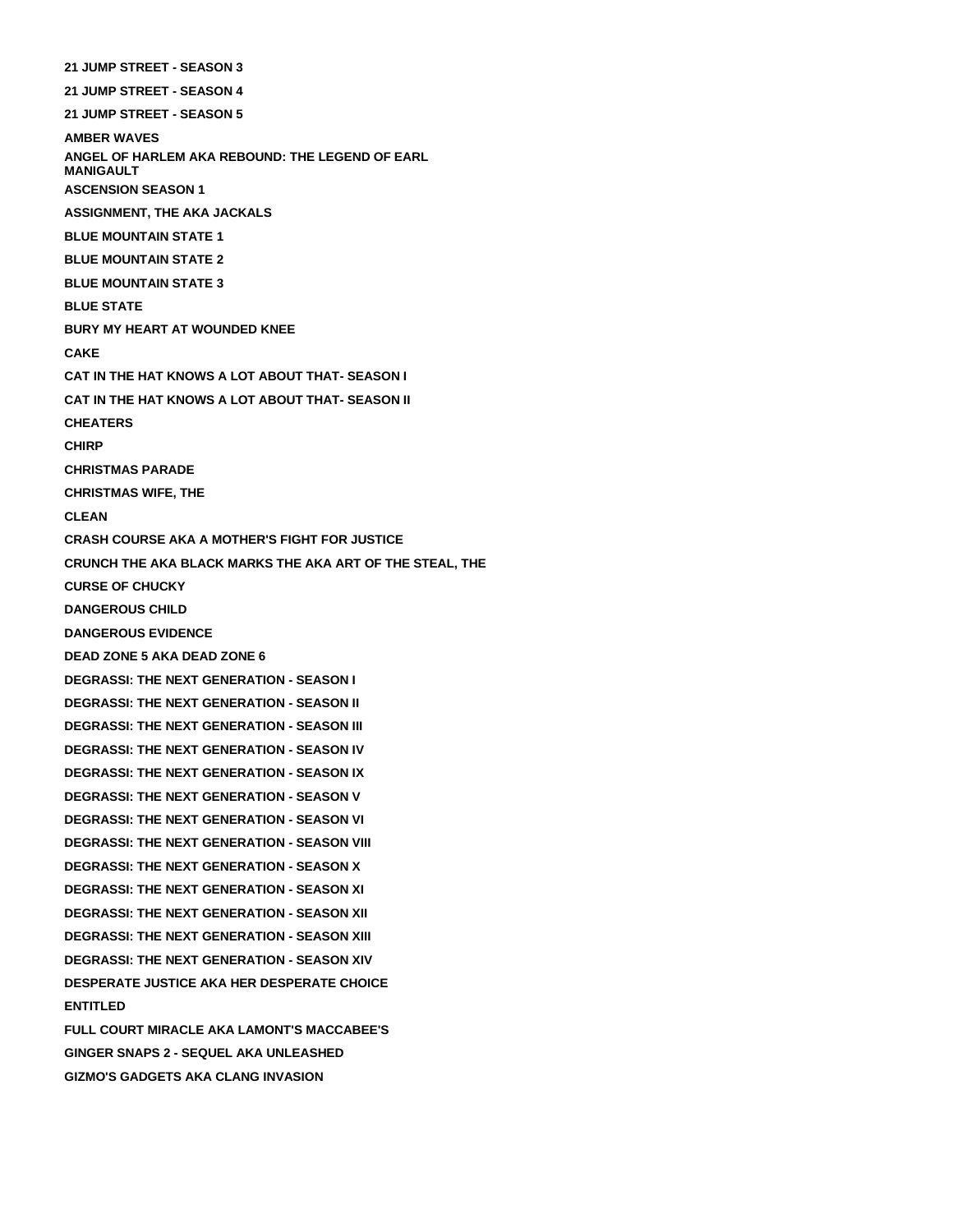## **GODSEND GOOD LUCK CHUCK GOOD WITCH SERIES - SEASON I GOOD WITCH SERIES - SEASON II GREY GARDENS HERZBERG - PO 6037559 HORSEMEN HOWLING REBORN, THE HUNTER AKA SUPER HYBRID INSTANT STAR - SEASON I INTRUSION, THE AKA SOMEONE IS WATCHING JACK BULL, THE JUST FOR LAUGHS (JFL) HUMOUR RESOURCES 2020 KICKASS KIDS IN THE HALL - SEASON I KIDS IN THE HALL - SEASON II KIDS IN THE HALL - SEASON III KIDS IN THE HALL - SEASON IV KIDS IN THE HALL - SEASON V MISTRIAL MONSTER SLAYER AKA JACK BROOKS MOTHER'S DAY MY BABYSITTER'S A VAMPIRE - MOW MY BABYSITTER'S A VAMPIRE - SEASON 1 MY BIG FAT GREEK WEDDING MY HUSBANDS DOUBLE LIFE AKA THE FAMILIAR STRANGER NEW IN TOWN AKA CHILLED IN MIAMI NFB - CROSSROADS - 3 JAZZ PIANISTS PO 6037594 NFB - PITCHMEN PO 6037617 NIKITA - SEASON II ORDEAL IN THE ARCTIC PAPER SCISSORS STONE AKA NEMESIS GAME PRINCE AND THE FRESHMAN, THE AKA THE PRINCE & ME PUNISHER 2 - THE WAR ZONE RARE BIRDS RENEGADES AKA LAKOTA SANTA WHO? SAW IV SEX & MRS X SHATTERED GLASS SILENT WITNESS - MOW SKIPPED PARTS SNAP JUDGEMENT AKA SNAP DECISION STIR OF ECHOES: THE DEAD SPEAK**